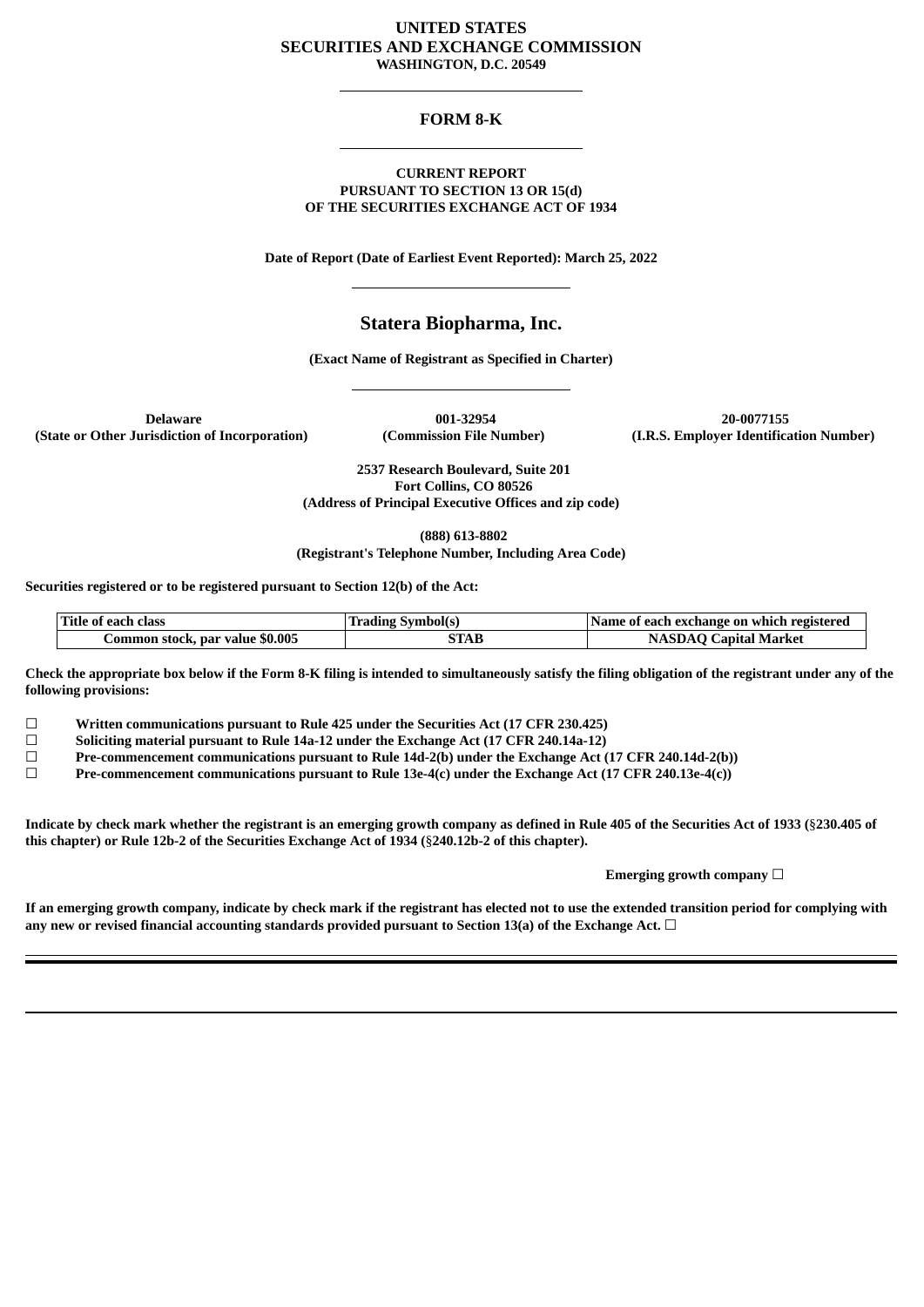#### Item 2.04. Triggering Events That Accelerate or Increase a Direct Financial Obligation or an Obligation under an Off-Balance Sheet **Arrangement.**

On March 25, 2022, Statera Biopharma, Inc. (the "**Company**") received a letter (the "**Letter**") from Avenue Venture Opportunities Fund, L.P. ("**Avenue**") regarding alleged events of default with respect to the Loan and Security Agreement, dated as of April 26, 2021, between the Company and Avenue (the "**Loan Agreement**"). In the Letter, Avenue alleges that certain events of default under the Loan Agreement have occurred and continue to exist. Specifically, Avenue alleges that the Company is in violation of certain provisions of the Loan Agreement as a result of the Company's failure to:

- timely deliver monthly financial statements for certain periods;
- obtain Avenue's consent to repurchase certain securities from stockholders;
- pay principal and interest when due, including on March 1, 2022; and
- maintain unrestricted cash and cash equivalents in one or more accounts subject to control agreements in favor of Avenue in amount of at least \$5 million.

In the Letter, Avenue purported to exercise its rights to suspend further loans or advances to the Company under the Loan Agreement and to accelerate the amount due under the Loan Agreement, which it asserts to be approximately \$11.2 million, inclusive of fees of penalties. Avenue further states in the letter that interest will continue to accrue on the outstanding amounts at the default rate of 5.0%. In furtherance of the allegations set forth in the Letter, Avenue foreclosed on approximately \$4.8 million of the Company's cash. The Company is in the process of determining whether the assertion of the Company's default gives rise to, accelerates or otherwise results in a violation or event of default under any of its other material obligations.

#### Item 3.01. Notice of Delisting or Failure to Satisfy a Continued Listing Rule or Standard; Transfer of Listing

On March 25, 2022, Randy Saluck and Lea Verny, each a member of the board of directors (the "**Board**") of the Company, resigned from their positions as members of board, effective immediately. At the time of their resignations, Mr. Saluck and Ms. Verny each served on the audit, nominating and corporate governance and compensation committees of the Board. As a result of these resignations, the Company is no longer in compliance with several of the Nasdaq Stock Market's ("**NASDAQ**") governance rules.

First, under NASDAQ Listing Rule 5605(b)(1), a majority of the directors on the Board must be independent directors, as defined under the NASDAQ rules. As of the effective time of the resignations of Mr. Saluck and Ms. Verny, the Board is comprised of one director who is independent under the NASDAQ Listing Rules and two directors who are not independent.

Second, under NASDAQ Listing Rule 5605(c)(2)(A), the audit committee of the Board must be comprised of at least three independent directors, as defined under the NASDAQ rules. As of the effective time of the resignations of Mr. Saluck and Ms. Verny, the audit committee of the Board is comprised of one director who is independent under the NASDAQ Listing Rules.

Third, under NASDAQ Listing Rule 5605(d)(2)(A), the compensation committee of the Board must be comprised of at least three independent directors, as defined under the NASDAQ Rules. As of the effective time of the resignations of Mr. Saluck and Ms. Verny, the compensation committee of the Board is comprised of only one director who is independent under the NASDAQ Listing Rules.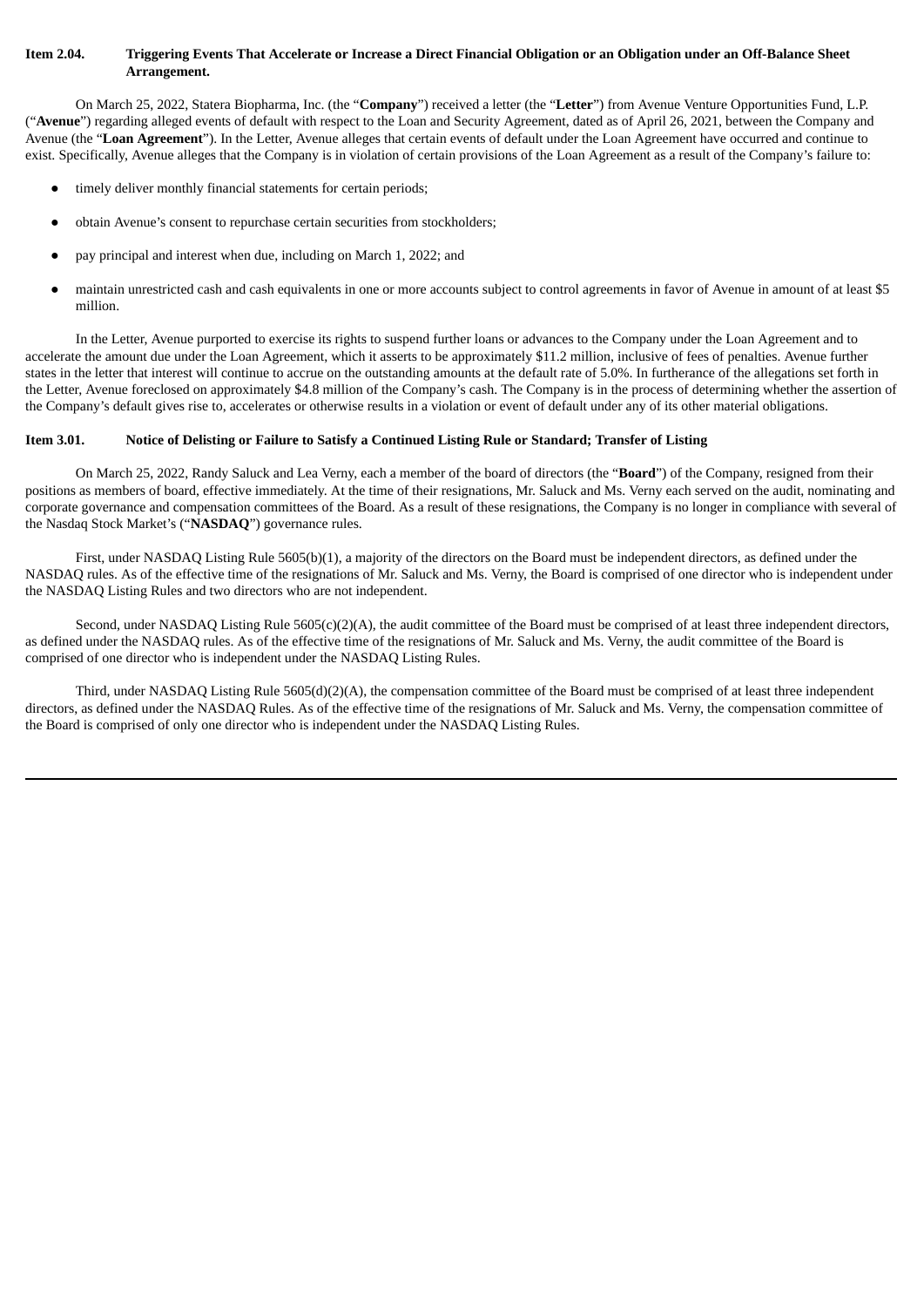On March 28, 2022, the Company provided formal notice to NASDAQ disclosing the Company's noncompliance with NASDAQ's governance requirements as described above. In accordance with Nasdaq Listing Rules 5605(b)(1)(A), 5605(c)(4)(B) and 5605(d)(4), the Company is granted a cure period to regain compliance with the rules pertaining to the composition of the Board, the audit committee of the Board and the compensation committee of the Board, respectively, which cure period will expire upon the earlier of the Company's next annual stockholders' meeting or March 24, 2023; provided, however, that if the Company's next annual stockholders' meeting occurs no later than 180 days following the date of the resignations, then the cure period will expire 180 days following the date of such resignations. The Board intends to appoint new independent directors to fill the vacancies prior to the expiration of such cure period in order to regain compliance with such Nasdaq Listing Rules.

#### Item 5.02. Departure of Directors or Certain Officers; Election of Directors; Appointment of Certain Officers; Compensatory **Arrangements of Certain Officers.**

As described in Item 3.01 of this Current Report on Form 8-K, on March 25, 2022, Randy Saluck and Lea Verny, each a member of the Board, resigned from their positions as members of board, effective immediately. At the time of their resignations, Mr. Saluck and Ms. Verny each served on the audit, nominating and corporate governance and compensation committees of the Board. On March 28, 2022, Taunia Markvicka, a director on the Board, resigned from her position as a member of the board, effective on such date. Ms. Markvicka continues to serve as Chief Operating Officer of the Company.

Mr. Saluck resigned in response to the events described in Item 2.04 of this Current Report on Form 8-K, as he disagreed with the Company's chief executive officer (the "**CEO**") in respect of the way in which the Company's relationship with Avenue had been characterized to the Board by the CEO, the internal disclosure practices of the CEO to the Board regarding matters of corporate importance and the CEO's alleged unliteral decision-making processes. A copy of Mr. Saluck's resignation letter is attached to this Form 8-K as Exhibit 17.1 to this Current Report on Form 8-K.

The Company respectfully disagrees with the substance of the assertions and characterizations that are contained within Mr. Saluck's resignation letter. The Company has provided Mr. Saluck with a copy of the disclosures set forth herein and provided him with an opportunity to furnish to the Company as promptly as possible a letter stating whether he agrees with such disclosures and, if not, stating the respects in which he does not agree.

#### **Item 9.01. Financial Statements and Exhibits.**

*(d) Exhibits*

| Exhibit No. | <b>Description</b>                                                          |
|-------------|-----------------------------------------------------------------------------|
| 17.1        | <b>Resignation Letter of Randy Saluck</b>                                   |
| 104         | Cover Page Interactive Data File (embedded within the Inline XBRL document) |

#### **Forward Looking Statements**

This Current Report contains forward-looking statements that involve risks and uncertainties intended to be covered by the safe harbor for "forwardlooking statements" provided by the Private Securities Litigation Reform Act of 1995, as amended. All statements other than statements of current or historical fact contained in this Current Report, including statements regarding the Company's expected clinical development timeline for the Company's product candidates, future financial position, business strategy, new products, budgets, liquidity, cash flows, projected costs, regulatory approvals, the impact of any laws or regulations applicable to the Company, and plans and objectives of management for future operations, are forward-looking statements. The words "anticipate," "believe," "continue," "should," "estimate," "expect," "intend," "may," "plan," "project," "will," and similar expressions, as they relate to us, are intended to identify forward-looking statements. We have based these forward-looking statements on the current expectations about future events held by management. While we believe these expectations are reasonable, such forward-looking statements are inherently subject to risks and uncertainties, many of which are beyond the Company's control. The Company's actual future results may differ materially from those discussed here for various reasons. The Company discusses many of these risks under the heading "Risk Factors" in the Company's Annual Report on Form 10-K filed with the SEC on March 22, 2021, as updated by the Company's other filings with the SEC, including the proxy statement/prospectus filed *with the SEC on June 4, 2021.*

Given these uncertainties, you should not place undue reliance on these forward-looking statements. The forward-looking statements included in this Current Report are made only as of the date hereof. We do not undertake any obligation to update any such statements or to publicly announce the results *of any revisions to any of such statements to reflect future events or developments.*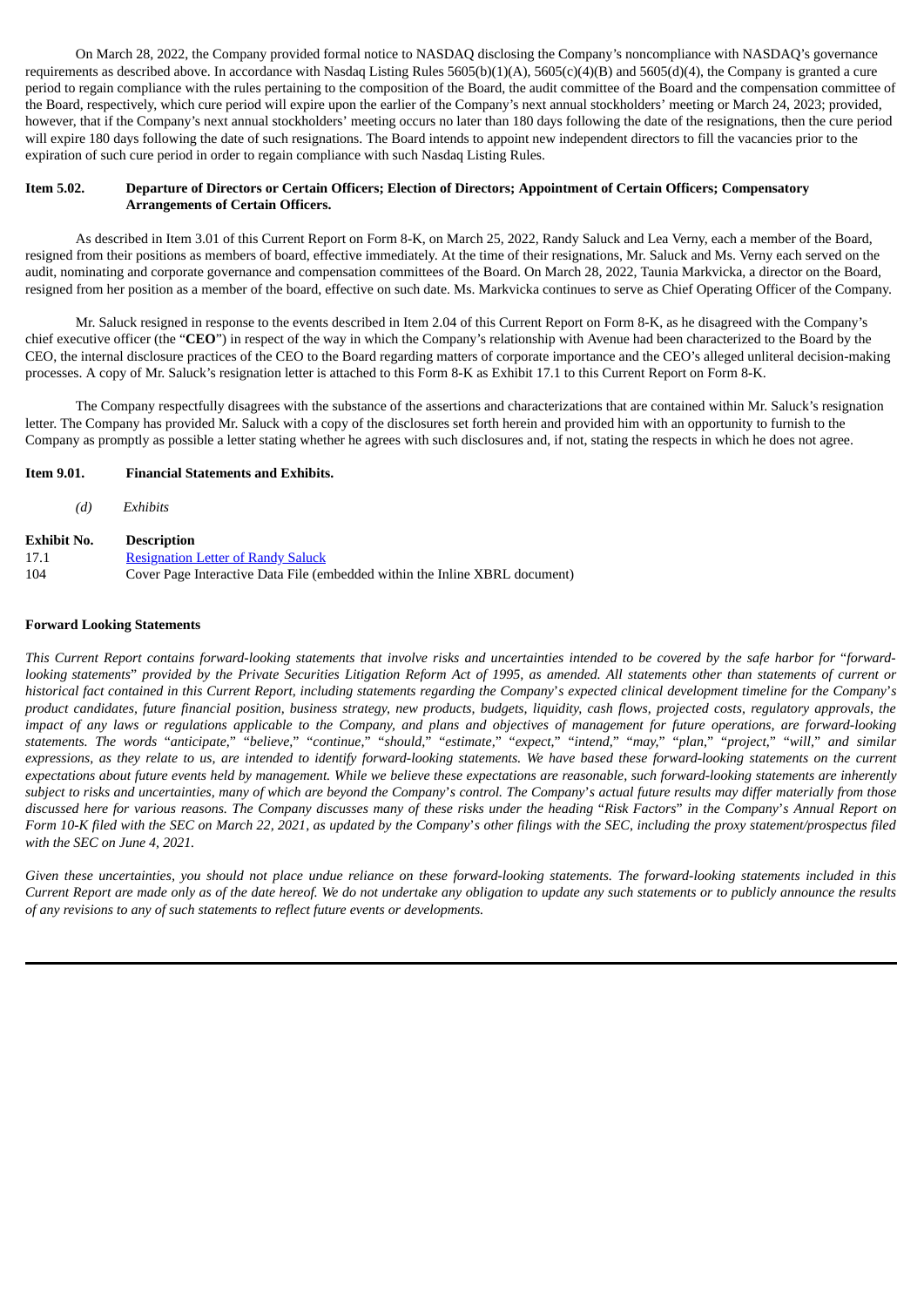## **SIGNATURES**

Pursuant to the requirements of the Securities Exchange Act of 1934, the Registrant has duly caused this report to be signed on its behalf by the undersigned hereunto duly authorized.

Date: March 31, 2022 By: /s/ Cozette McAvoy

# **Statera Biopharma, Inc.**

Name: Cozette McAvoy Title: Chief Legal Officer